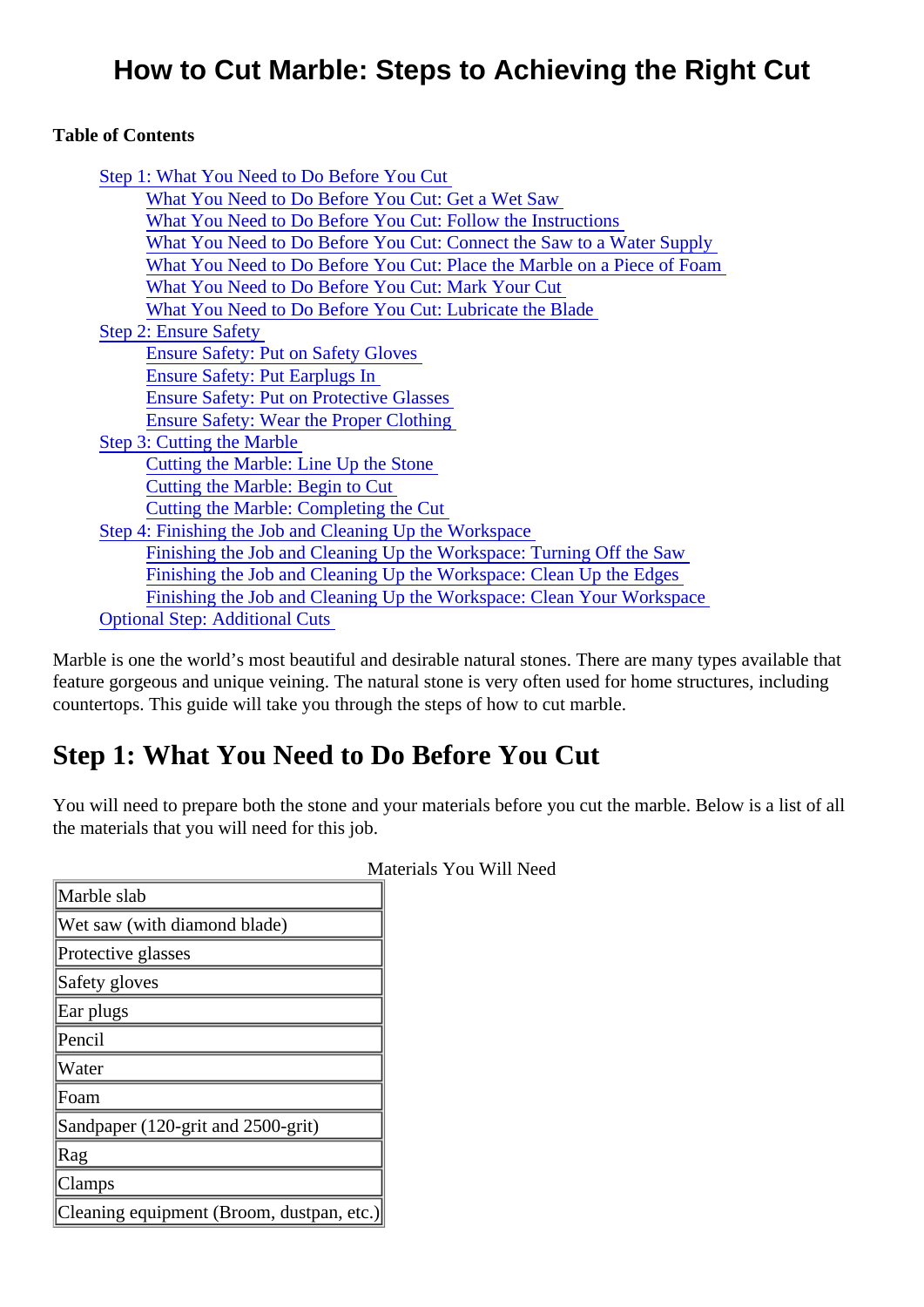# <span id="page-1-0"></span>**What You Need to Do Before You Cut: Get a Wet Saw**

The first step you must take is gaining access to a wet saw with a diamond blade. To do this, you can either rent or purchase the saw. If you are only doing this one job, you may be better off renting the saw. To the contrary, if you are doing a massive remodel of your home, you are probably better off just buying the saw, as you will need it for multiple jobs.

This job should not be attempted using just any saw; it requires a wet saw with a diamond blade for a reason. The wet saw sprays water on the stone as you cut, which is necessary to mitigate the amount of heat and pressure caused by cutting the marble. In addition, the diamond blade will allow the saw to make a nice clean cut.

Be sure to have the proper kind of wet saw for the job. If the piece of marble that you are cutting is larger than 15 inches in diameter, a tabletop wet saw will not get the job done. You should ask an employee at the hardware store what the best wet saw for your specific job will be.

# **What You Need to Do Before You Cut: Follow the Instructions**

Your wet saw will come with an instruction manual. Make sure to read through this so you know exactly how to operate the equipment. This manual will teach you how to properly set up and use the saw, as well as provide you with safety information. You do not want to breeze through the manual and risk getting hurt while using the saw.

# **What You Need to Do Before You Cut: Connect the Saw to a Water Supply**

A wet saw, as its name implies, requires water. The blade needs constant water to keep it cool while it is making the cut through the marble. For specific instructions on connecting the saw to a water supply, follow the steps that will come in the instruction manual.

## **What You Need to Do Before You Cut: Place the Marble on a Piece of Foam**

Place your piece of marble on a large piece of foam that is thick and sturdy. When you move the saw across your marble, the foam will protect the stone by incurring the scratches that would otherwise occur on the marble. The piece of foam should either be the same size or slightly larger than your marble. There are many places you can buy this piece of foam, including craft stores.

## **What You Need to Do Before You Cut: Mark Your Cut**

Take your pencil and make a mark where you want to cut the marble. This mark will be used as a guide when you are cutting. If you have a dark piece of marble, you may be better off using a piece of tape, as the tape will be more visible than a pencil mark.

## **What You Need to Do Before You Cut: Lubricate the Blade**

Before you start cutting, you will need to make sure the blade is lubricated. To do so, pour some water on the front of the blade. It does not matter how much water you use, as the saw will get wet when it is cutting. To make this simple, you can just pour a cup of water over the top of the blade so it gets wet.

# **Step 2: Ensure Safety**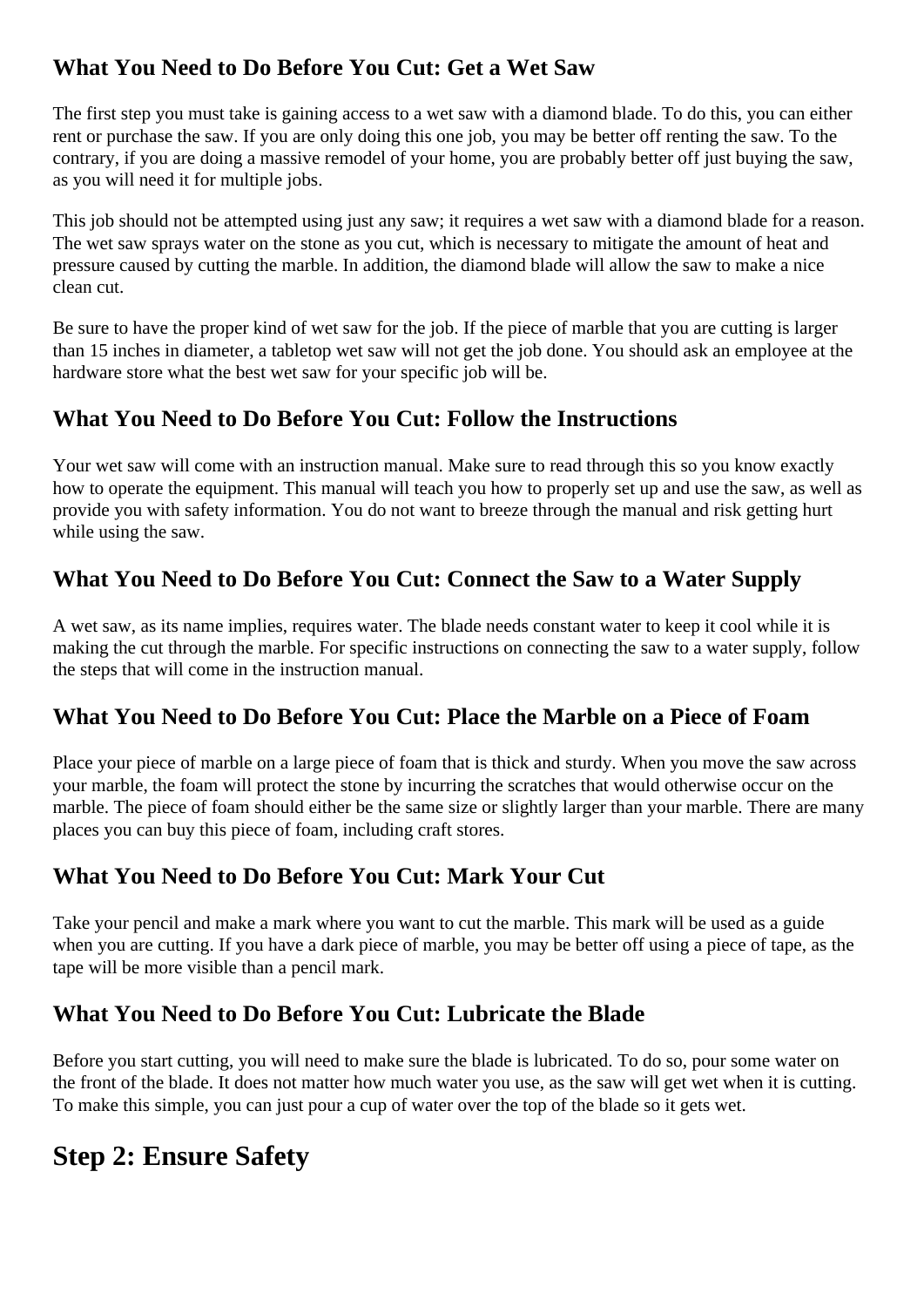<span id="page-2-0"></span>There is a reason for the saying "Safety First". As you would with any other job, you will need to make sure to keep yourself safe when you are cutting marble. To accomplish this, follow the steps below.

## **Ensure Safety: Put on Safety Gloves**

Using a saw can be dangerous. To lessen the potential danger, make sure to put on safety gloves before you start the job. Note that you will need to wear safety gloves, not just any regular pair of gloves.

# **Ensure Safety: Put Earplugs In**

The sound of cutting marble is extremely loud. To protect your ears, use a pair of earplugs or earmuffs. Wearing this ear protection will prevent hearing loss that otherwise may occur without the protection.

#### **Ensure Safety: Put on Protective Glasses**

Just as you want to protect your hands and ears, you will also want to make sure to protect your eyes. When you are cutting the marble, small fragments can fly toward your face. You do not want these fragments getting into your eyes, as it can result in damage to your eyes. Much like you would not want to wear just any gloves to do this job, you will not want to wear just any glasses. Make sure to use safety glasses that cover your entire eye region.

#### **Ensure Safety: Wear the Proper Clothing**

Another key aspect to lessening the risk of injury is wearing proper clothing. Do not wear any clothes that are loose fitting. These clothes could get caught up in the saw blade and you can get hurt as a result. You will also want to tie back any long hair and wear proper shoes (boots or sneakers) for the job.

# **Step 3: Cutting the Marble**

Now that you have set up your equipment and made sure that you will be safe during the job, you can begin the process of cutting your marble. Follow the steps below closely to ensure that you get a satisfying cut.

## **Cutting the Marble: Line Up the Stone**

Before you align the piece of marble you want to cut on the saw, test a scrap piece to make sure you are using the correct side of the blade. Once you have tested the scrap piece and have ensured that you will get the proper cut, clamp down your piece of marble so it does not move around when you are making the cut.

#### **Cutting the Marble: Begin to Cut**

Once you have lined up your stone and secured it using clamps, you can begin to cut the marble. Make sure to cut slowly so you do not make any mistakes. In addition, cutting too quickly can cause the piece of marble to chip, crack or break. If you see a lot of smoke when you cut, it means that you are cutting too quickly. Do not rush to cut the marble; let the saw do its job. Another helpful hint is to start by making a small cut with the bottom side of the marble facing upwards. After you make this cut, you can flip the stone over and cut through the rest of the way. This helps prevent any potential breaks in the stone.

## **Cutting the Marble: Completing the Cut**

Once you have finished your cut, you can take a look at your marble to ensure that the cut you made is what you wanted. After determining that the cut is good, you can move on to the following cleanup steps.